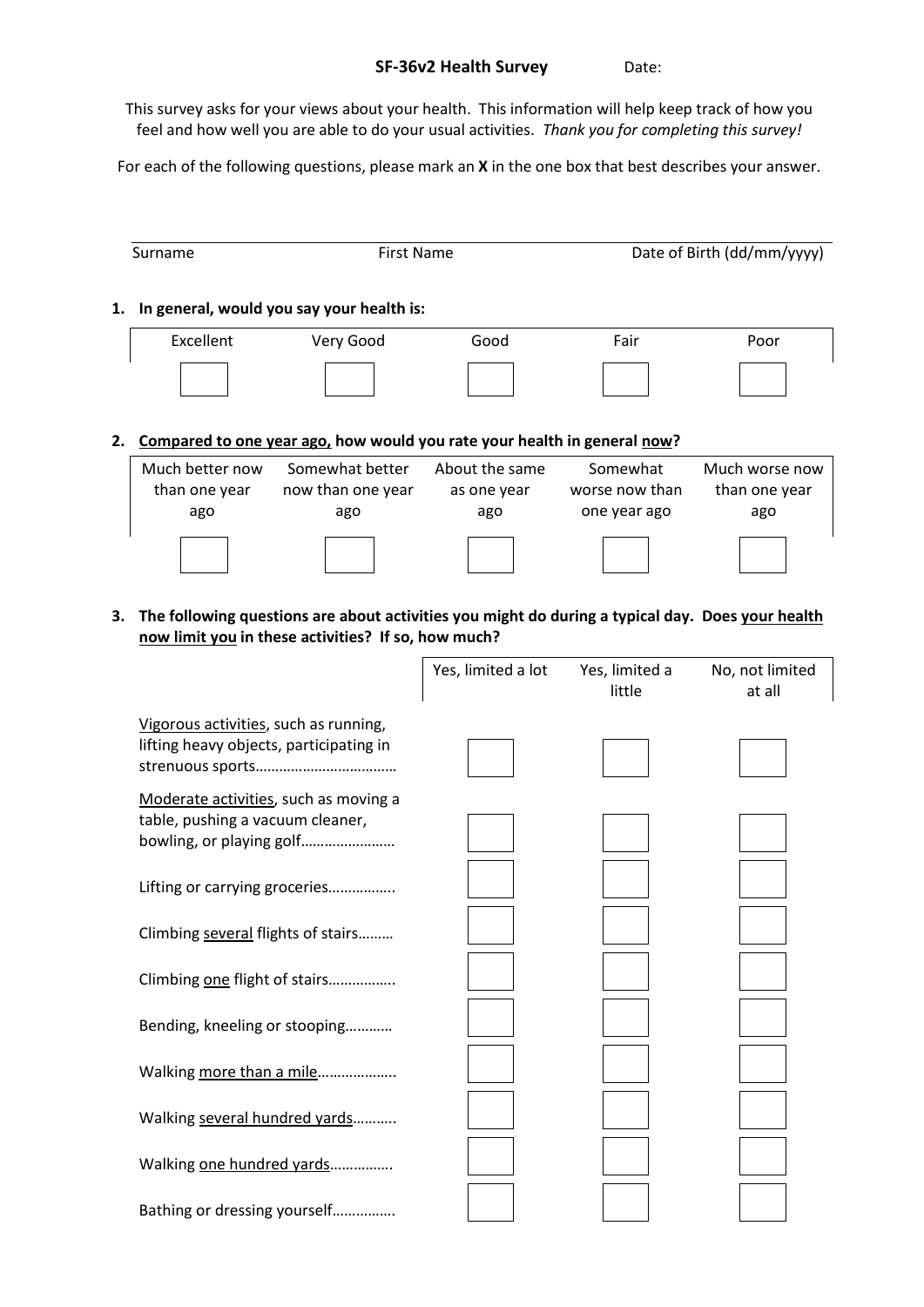4. During the past 4 weeks, how much of the time have you had any of the following problems with your work or other regular daily activities as a result of your physical health?

|                                                                                 | All of the<br>time | Most of<br>the time | Some of<br>the time | A little<br>of the<br>time | None of<br>the time |
|---------------------------------------------------------------------------------|--------------------|---------------------|---------------------|----------------------------|---------------------|
| Cut down on the amount of time you<br>spent on work or other activities         |                    |                     |                     |                            |                     |
| Accomplished less than you would                                                |                    |                     |                     |                            |                     |
| Were limited in the kind of work or                                             |                    |                     |                     |                            |                     |
| Had difficulty performing the work or<br>other activities (for example, it took |                    |                     |                     |                            |                     |

5. During the past 4 weeks, how much of the time have you had any of the following problems with your work or other regular daily activities as a result of any emotional problems (such as feeling depressed or anxious)?

|                                                                         | All of the<br>time | Most of<br>the time | Some of<br>the time | A little<br>of the<br>time | None of<br>the time |
|-------------------------------------------------------------------------|--------------------|---------------------|---------------------|----------------------------|---------------------|
| Cut down on the amount of time you<br>spent on work or other activities |                    |                     |                     |                            |                     |
| Accomplished less than you would                                        |                    |                     |                     |                            |                     |
| Did work or other activities less                                       |                    |                     |                     |                            |                     |

6. During the past 4 weeks, to what extent has your physical health or emotional problems interfered with your normal social activities with family, friends, neighbors or groups?

| Not at all | Slightly | Moderately | Quite a bit | Extremely |
|------------|----------|------------|-------------|-----------|
|            |          |            |             |           |

## 7. How much bodily pain have you had during the past 4 weeks?

| None | Very mild | Mild | Moderate | Severe | <b>Very Severe</b> |
|------|-----------|------|----------|--------|--------------------|
|      |           |      |          |        |                    |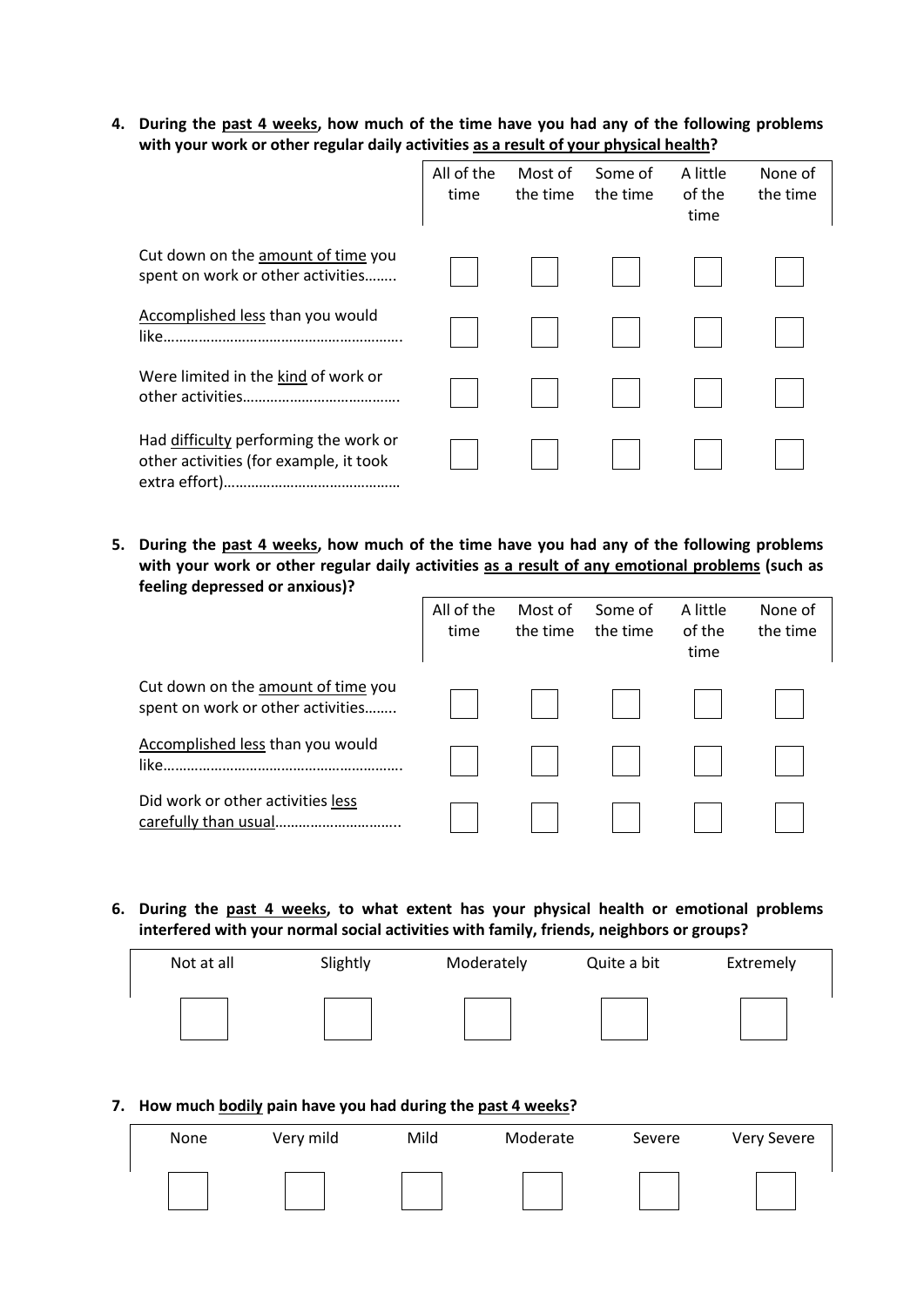8. During the past 4 weeks, how much did pain interfere with your normal work (including both work outside the home and housework)?

| Not at all | A little bit | Moderately | Quite a bit | Extremely |
|------------|--------------|------------|-------------|-----------|
|            |              |            |             |           |

9. These questions are about how you feel and how things have been with you during the past 4 weeks. For each question, please give the one answer that comes closest to the way you have been feeling. How much of the time during the past 4 weeks…

|                                                                        | All of the<br>time | Most of<br>the time | Some of<br>the time | A little of<br>the time | None of<br>the time |
|------------------------------------------------------------------------|--------------------|---------------------|---------------------|-------------------------|---------------------|
| Did you feel full of life?                                             |                    |                     |                     |                         |                     |
| Have you been very nervous?                                            |                    |                     |                     |                         |                     |
| Have you felt so down in the dumps<br>that nothing could cheer you up? |                    |                     |                     |                         |                     |
| Have you felt clam and peaceful?                                       |                    |                     |                     |                         |                     |
| Did you have a lot of energy?                                          |                    |                     |                     |                         |                     |
| Have you felt downhearted and                                          |                    |                     |                     |                         |                     |
| Did you feel worn out?                                                 |                    |                     |                     |                         |                     |
| Have you been happy?                                                   |                    |                     |                     |                         |                     |
| Did you feel tired?                                                    |                    |                     |                     |                         |                     |

## 10 During the past 4 weeks, how much of the time has your physical health or emotional problems interfered with your social activities (like visiting friends, relatives, etc.)?

| All of the | Most of the | Some of the | A little of the | None of the |
|------------|-------------|-------------|-----------------|-------------|
| time       | time        | time        | time            | time        |
|            |             |             |                 |             |